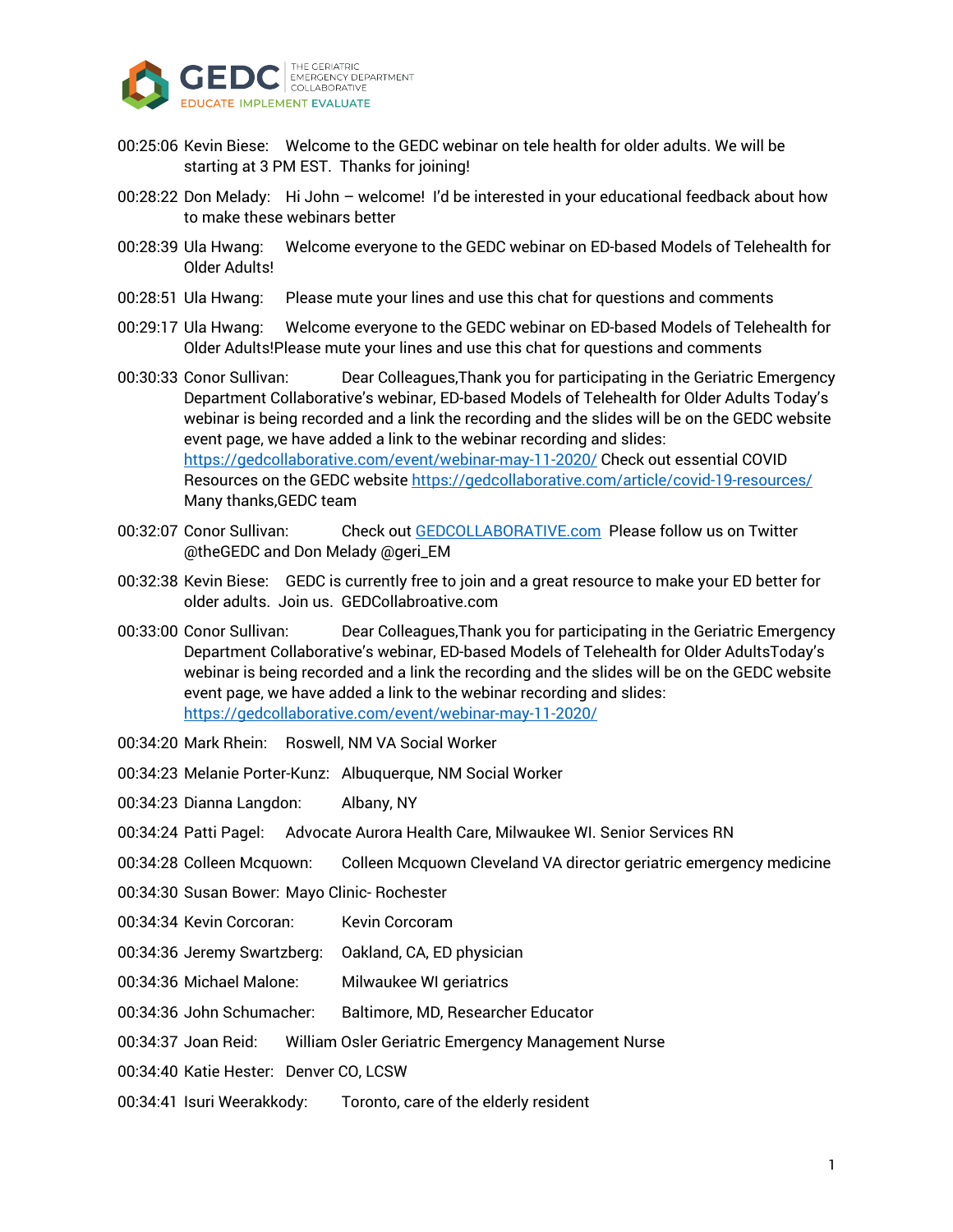

- 00:34:42 Louise Martin: Ireland, senior physiotherapist for frailty team in emergency department
- 00:34:42 Barbara Mackintosh: Connecticut VA, West Haven, Home Based Primary care
- 00:34:43 Olukemi Akande: Kemi Akande, MD Medical Director Care Management, Yale New Haven Health, New Haven CT
- 00:34:45 Sue Harvey: I am the NICHE Coordinator at Advocate South Suburban Hospital in Illinois
- 00:34:46 Christopher Rubach: Christopher Rubach... Project Coordinator... Senior Services... Advocate Aurora Health, Milwaukee, WI
- 00:34:46 Susan Bower: ED RN Discharge Coordinator
- 00:34:48 Michele Day: Springfield, MO MSU School of Social Work, roles for social work
- 00:34:49 Mary Ellen Miller: Mary Ellen NP Ontario Canada
- 00:34:51 Joanna Hill: Port Colborne ontario LTC md
- 00:34:52 Ann Gallo: Advocate Aurora Health, Senior Services Program Coordinator
- 00:34:53 Jack Mather: NewYork Presbyterian, NYC Digital Health Team Analyst
- 00:34:58 Suzie Ryer: Advocate Aurora Health Care, Milwaukee WI, Senior Services Physical Therapist/Project Coordinator
- 00:34:58 courtneygenge: Courtney Genge, Toronto- Senior Research Associate.
- 00:34:59 Chris Carpenter: Chris Carpenter, Washington University in St. Louis School of Medicine, Professor of Emergency Medicine, clinical researcher, geriatric EM champion, clinician, journal editor
- 00:35:04 Andrea Garcia: RN, Contract Nursing Home Program, Grand Island NE VA CBOC
- 00:35:11 kelly busch: Kelly Busch Clinical Educator Palomar Medical Center ED
- 00:35:13 Steve Bandy: Charles George VA Medical Center Asheville, NC
- 00:35:28 Kevin Corcoran: Kevin Corcoran Syracuse VA Medical Center Director Geriatric EM
- 00:35:30 Lorraine Trecroce: Follow us on twitter @theGEDC to hear about any new materials on our website including when this webinar recording is posted.
- 00:35:43 Laura Kolp: Milwaukee, WI, Elder Life Specialist , Advocate Aurora
- 00:35:49 Allison Arensman: Allison Arensman. ACOS Education + orthopedic surgeon Columbus Ohio VA Ambulatory Care Center
- 00:36:06 Vivian Argento: executive director of Geriatrics and Palliative Care, Bridgeport Hospital/Yale New Haven Health system. interested in hospital at home. oversee geriatric APP consultants in our GEDA ED
- 00:36:16 Amy Moczynski: Advocate Aurora St. Luke's South Shore Cudahy WI, ED Gereiatric Champion, Trauma Coordinator and Educator
- 00:36:50 Conor Sullivan: Check out COVID Resources on the GEDC website https://gedcollaborative.com/resources/ Slide 4
- 00:37:00 Ula Hwang: Please make sure your chats and questions are being addressed to "All panelists and attendees"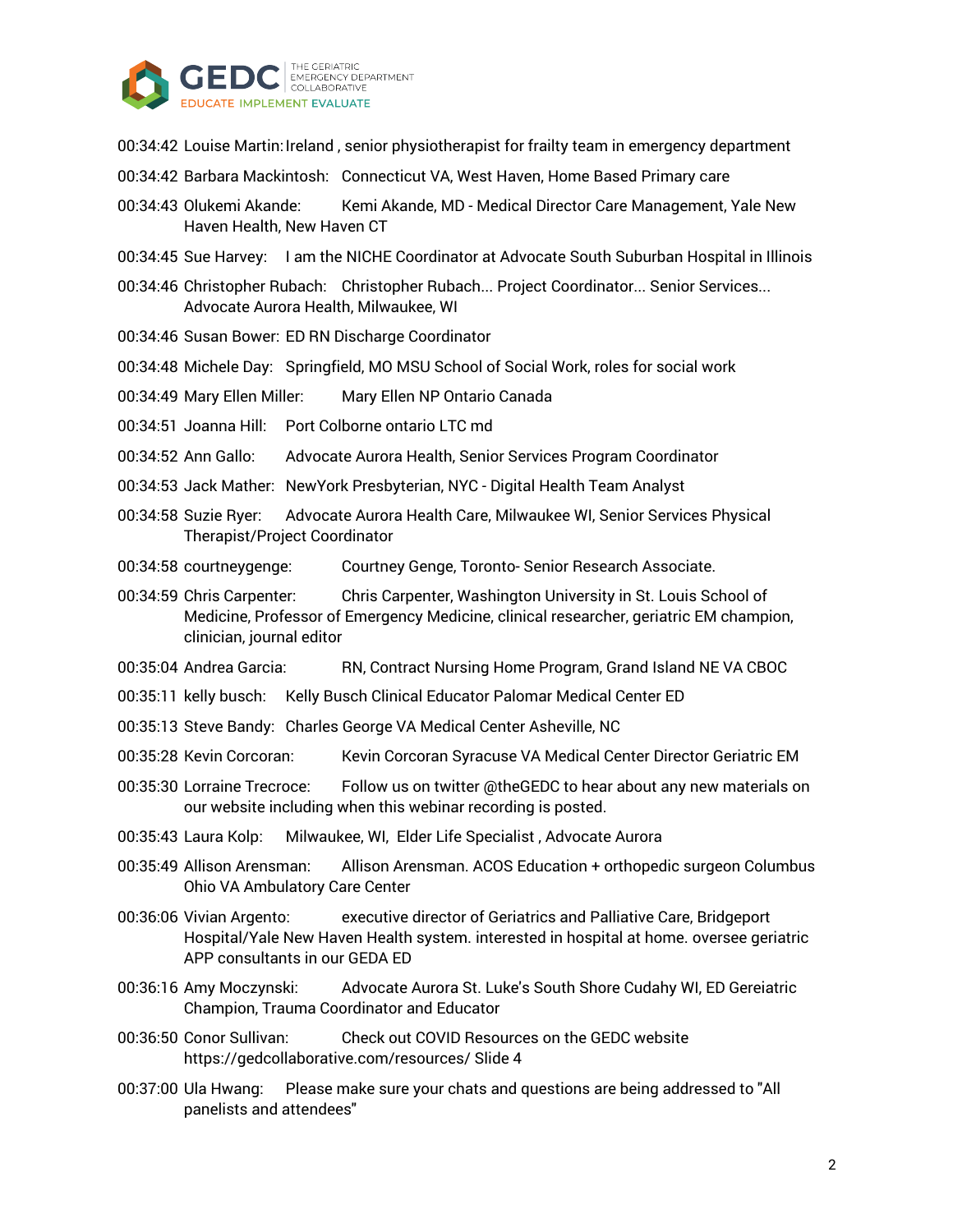

- 00:37:13 Conor Sullivan: Reminder: "WE ARE NOT USING Q and A TODAY AND THE Q AND A BOX WILL NOT BE MONITORED. PLEASE USE THE CHAT ICON."
- 00:37:49 aaron malsch: Aaron Malsch, AdvocateAuroraHealth Senior Services Program Manager
- 00:38:21 Don Melady: Can you switch to all panelists and attendees
- 00:38:54 Emily Simmons: UAB Hospital- RN- Geriatric Programs Coordinator
- 00:39:01 Chris Carpenter: Who ever imagined that the "Iron Bowl" (Auburn vs. Alabama) would be used in a COVID-19 analogy?
- 00:39:25 Ula Hwang: For all your questions and comments to be seen, please be sure to have your chat set to "All panelists and attendees"
- 00:40:02 Don Melady: switch to all attendees
- 00:41:42 Rebecca Stoeckle: Rebecca Stoeckle, EDC Boston MA
- 00:41:46 tess: can we tally up all the deaths from ED avoidance due to fear of infection
- 00:42:39 Conor Sullivan: Reminder: "We are not using Q and A today and THE Q AND A BOX WILL NOT BE MONITORED. PLEASE USE THE CHAT ICON." For all your questions and comments to be seen, please be sure to have your chat set to "All panelists and attendees"
- 00:42:53 Joanna Hill: it seems that some primary care health providers are not advising ED consultation especially in Long Term Care
- 00:44:18 Kevin Biese: Hard to tally up exact number of deaths from ED avoidance, but it is clear that the number of deaths is way up in many areas of the country, and that many of these are not attributed directly to COVID https://www.nytimes.com/interactive/2020/04/28/us/coronavirus-death-toll-total.html
- 00:45:01 Conor Sullivan: KEY MEDICARE TELEHEALTH POLICIES 1. Can be Provided Anywhere2. Equal Payment as In-Person Services3. Same Place-of-Service Code as Inperson Services (ED-- 23) AND Attach Modifier -95.4. Changes Only Temporary for Duration of Pandemic
- 00:46:12 Leslie Pelton: Leslie Pelton, Institute for Healthcare Improvement, Age-Friendly Health Systems.
- 00:46:21 Ula Hwang: Hi John,
- 00:46:32 Ula Hwang: Can you direct your question to panelists and attendees?
- 00:46:38 Conor Sullivan: Regs & Eggs bloghttps://www.acep.org/regsandeggs for the current edition.https://docs.google.com/forms/d/e/1FAIpQLScs98SLqlfGhpsUSte9ihnej2KsrRBBvP TNcKfD3fo0VVVS7A/viewform to sign up for the distribution list.COVID-19 Federal Updates https://www.acep.org/by-medical-focus/infectiousdiseases/coronavirus/FederalAnnouncementsandGuidanceRelatedtoCOVID19/reimburseme nt/
- 00:47:30 Chris Carpenter: What do panelists recommend for messaging to institutions who fear HIPPA risk too high despite waiver and dissuade telemedicine?
- 00:47:36 John Schumacher: Do these payment apply to non-Medicare plans? For younger patients and health plans.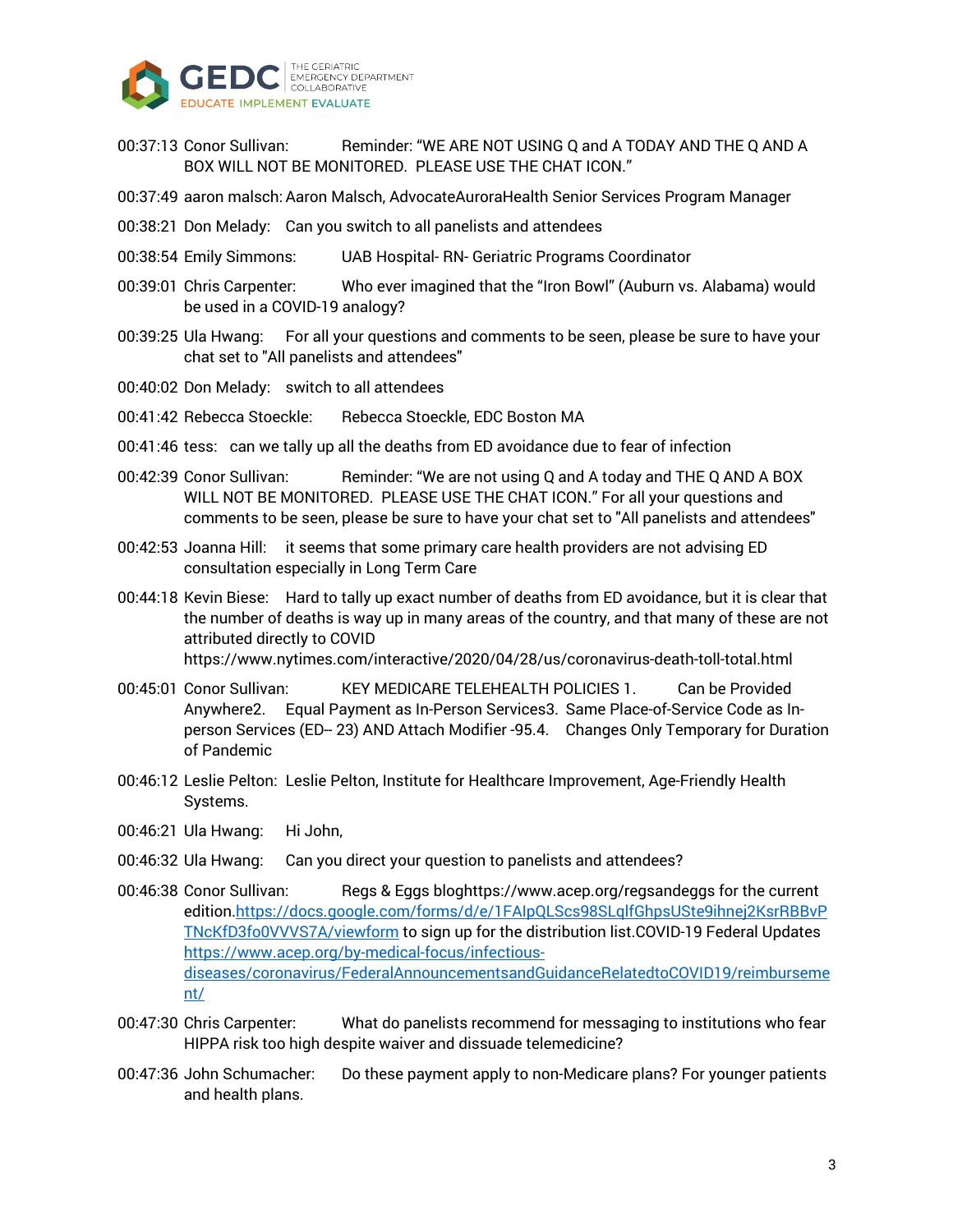

- 00:48:25 Kevin Biese: These regulations are for Medicare beneficiaries, but many private insurance companies are following CMS lead
- 00:50:14 Conor Sullivan: These codes only apply IF we can get the patient on Video right? Or can we use them also for telephone (audio only) visits?
- 00:50:34 Kevin Biese: Telephone visits can be paid as well. Video not required
- 00:50:39 Joanna Hill: Ontario Canada government pays for " virtual care"
- 00:53:23 Conor Sullivan: Michael Kurliand West health Resources Page https://www.westhealth.org/covid-19-resource-center/ Follow us: @WestHealth Email us: telehealth@westhealth.org
- 00:53:39 Jeffrey Davis: To Jennifer Shook: Yes, for the telephone codes, you can modifier 95
- 00:54:20 Jeffrey Davis: these telephone codes have temporarily been added to the list of Medicare approved telehealth services
- 00:55:38 Kevin Biese: One comment: there is tremendous CMS flexibility in the regs right now. We have to demonstrate responsible use. This means doing our best to maintain security, privacy, using video when important. If CMS see us "abusing" tele health these will be temporary improvements. Also a great time to do studies investigating "value" of these tele health visits.
- 00:57:10 Ula Hwang: Important point by Kevin that It will be important to use telehealth responsibly and also understand differences between virtual versus in person care.
- 00:57:35 Ula Hwang: As more ED and hospitals incorporate telehealth, the flipside is will there be a need for in person care?
- 00:58:05 Kevin Biese: From a payer standpoint (including the government) they need studies showing that the telehealth often replaces in person rather than just adding more visits (and hence more cost)
- 00:58:29 Ula Hwang: Will we undermine the need for outpatient and ED use? Likely we will have more acute patients in the ED and the less acute care can be done by telehealth. How to balance the risk and benefits of telehealth care.
- 00:59:52 Chris Carpenter: What are the geriatric-specific considerations with Telehealth? For example, any adaptations required to the delivery technology (font size for visually impaired, auditory enhancement for hearing impaired)? Also, how does a Telehealth professional safely, accurately, and reliably recognize dementia, delirium, or functional impairment? Have any instruments to assess dementia, delirium, or functional impairment been validated in Telehealth setting?
- 01:00:42 Marlena Tang:Great question
- 01:02:45 Kelly Ko: In terms of screening tools, I'm not aware of any validation studies on screenings delivered virtually, one approach is the onsite provider does the screening and then conveys the results to the TeleHealth provider
- 01:02:53 Kelly Ko: Hi Chris for geriatric adaptations, yes to the above, font size is enlarged, full screen views, and headphones for enhanced audioWe also encourage providers to be in a quiet room with few distractions in the background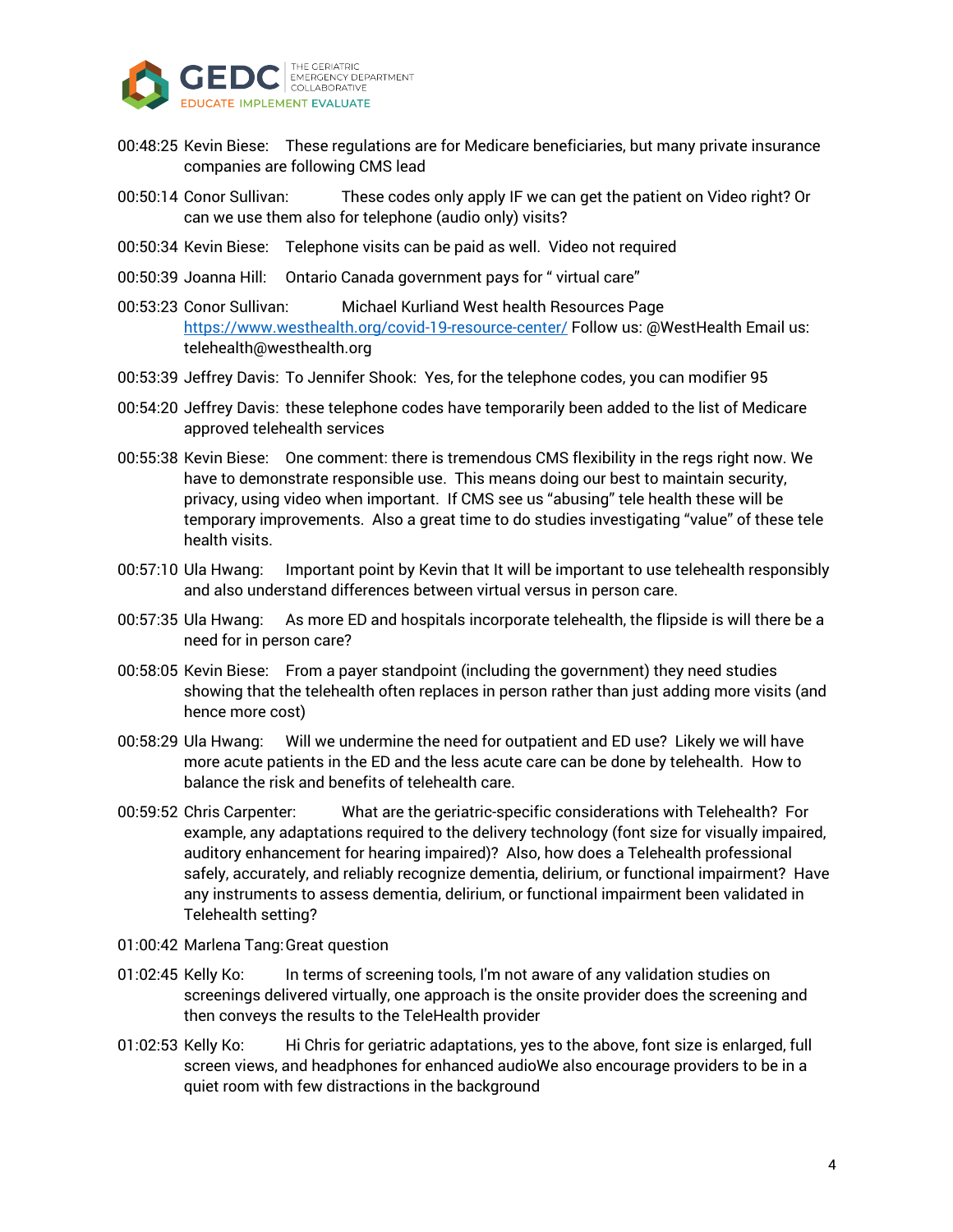

- 01:02:56 Susan Bower: As telehealth takes off, I would imagine LTCFs would need to have an increase in nursing and care staff to help operationalize the care rendered by the telehealth provider? Many SNF and LTCF are understaffed or have limited education to handle such complex orders ETC> Has this challenged been discussed?
- 01:03:36 Kelly Ko: Also, for geriatric adaptations, yes to the above, font size is enlarged, full screen views, and headphones for enhanced audio
- 01:03:41 John Schumacher: Is anyone designating a dedicated telehealth ED provider on a shift rather than having providers bounce from bedside to tele-health visits all shift.
- 01:04:41 Taneshia Harrison: Some senior living facilities dedicate one dedicated person for telehealth visits
- 01:05:07 Christopher Rubach: Re: hearing-impaired patients... pocket-sized audio amplifiers are routinely used and readily available...
- 01:05:17 Kevin Biese: To John S: yes, if volume high enough many EDs provide tele health by separate provider, if volume low, then no
- 01:08:48 Conor Sullivan: West health Resources Page https://www.westhealth.org/covid-19 resource-center/ Follow us: @WestHealth Email us: telehealth@westhealth.org
- 01:09:49 Ula Hwang: Coffee and Donuts to bridge and develop relationships and communications between ED and other services. NHs are key if doing telehealth with LTCs.
- 01:12:31 Chris Carpenter: Telehealth research questions. 1) What outcomes should be assessed to quantify "benefit" of Telehealth relative to in-person ED visit? 2) What confounders should be measured to differentiate ineffective intervention (Telehealth) from some other modifiable factor that if controlled for would identify Telehealth benefits that outweigh "risks"? 3) Who will fund Telehealth research (NIH, AHRQ, PCORI, CDC, CMS)?
- 01:14:33 Ula Hwang: Great future research questions to study general impact of telehealth on patient and process outcomes! How to measure and assess if healthcare more efficient with telehealth medical delivery?
- 01:15:58 Kelly Ko: One way is on resolving the acute condition based on downstream utilization and similar rates of adverse events (i.e., ED/urgent care utilization\_
- 01:16:33 Kelly Ko: AHRQ has used ED/Urgent care as one way of tracking adverse events associated with TeleHealth, but not widely studied as an outcome as far as I'm aware
- 01:18:43 Margaret Wallhagen: Need for captioning and care with persons with hearing loss
- 01:19:13 Zia agha: I would urge us to look at the literature for tele-stroke. It's a great example of tele care in the ED setting with meaningful demonstration of outcomes (stroke dx, time to lytics, cost etc).
- 01:19:20 aaron malsch: We have this concept for our system ICUs, so it seems that technical issues are resolved and we could expand to our Eds... Beyond the critical care aspect, I wonder if non critical services such as transitions support from a centralized RN Case Manager would be beneficial for scalable expansion of off-hours' services
- 01:19:49 Leslie Pelton: I am wondering about asking and acting on What Matters? How do you integrate that into the visits?